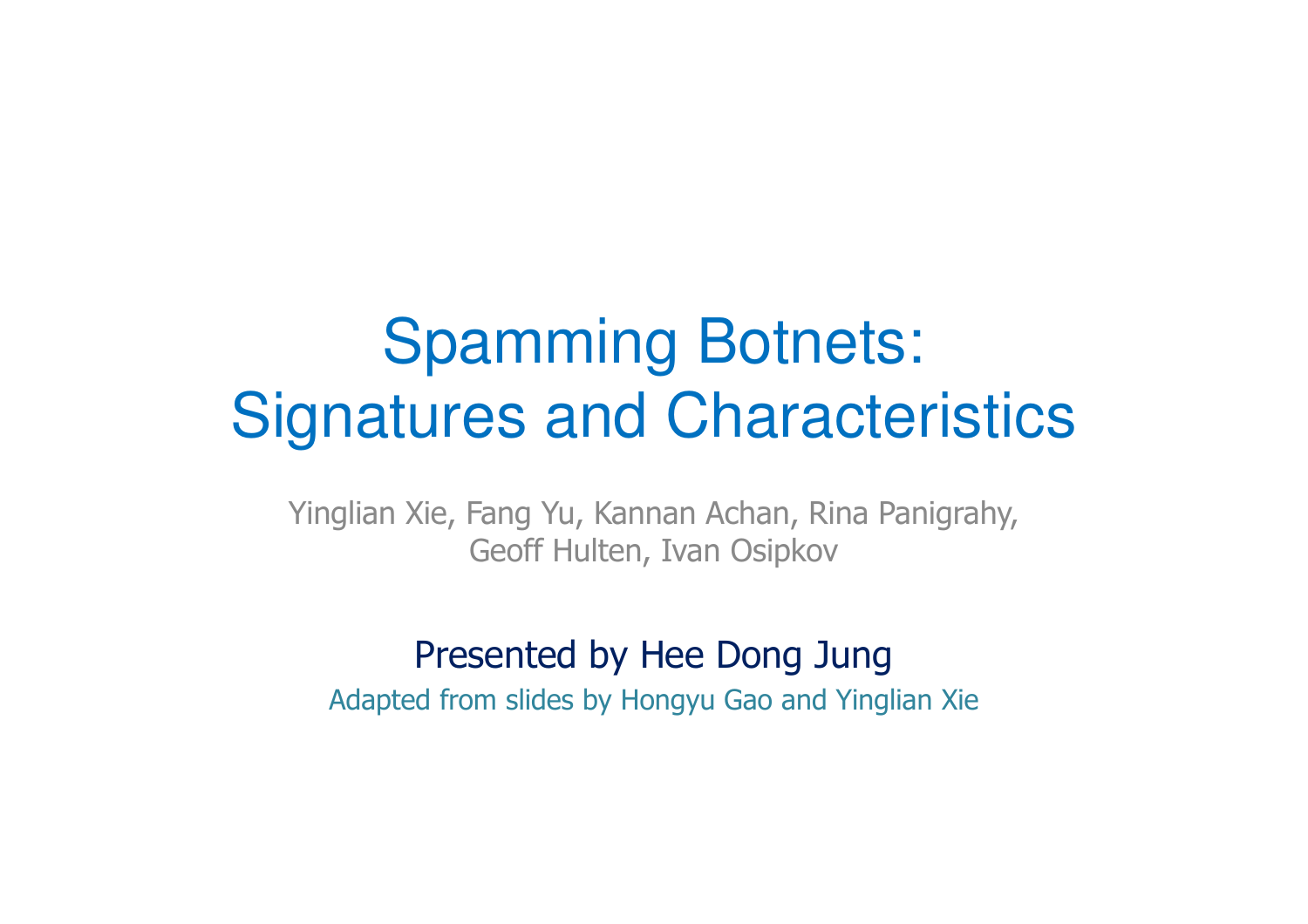# **Motivation**

- • Botnets have been widely used for sending spam emails at a large scale
- • Detection and blacklisting is difficult as:
	- – $-$  Each bot may send only a few spam emails
	- –Attacks are transient in nature
- • Little effort devoted to understanding aggregate behaviors of botnets from perspective of large email servers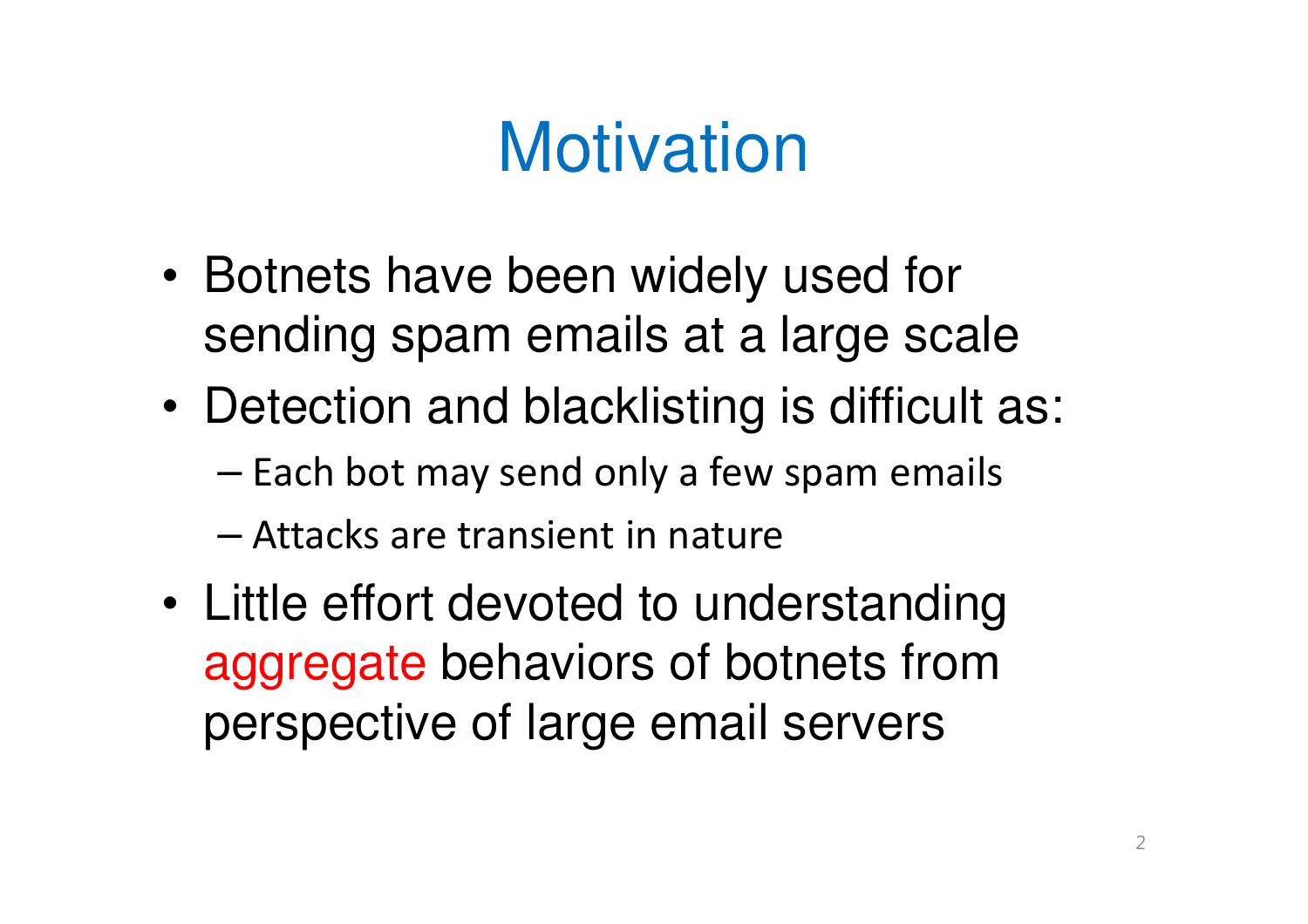# **Methodology**

- • Use email dataset from a large email service provider (MSN Hotmail)
- • Focus on URLs embedded in email content
- • Derive signatures for spam based on URLs
- • Detect spam using signatures and find out characteristics of botnets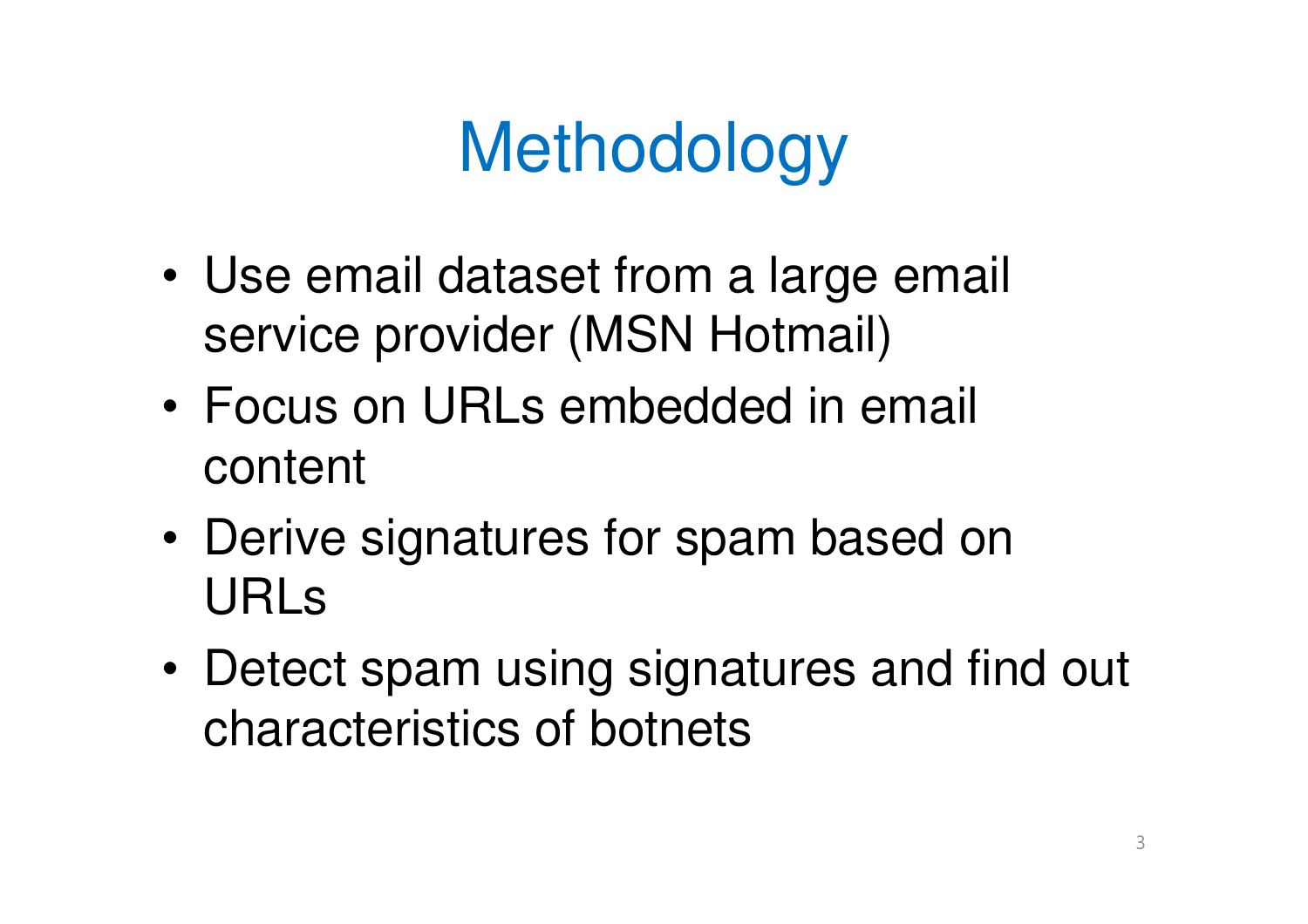# Methodology

- Challenges:
	- – $-$  Random, legitimate URLs are added
	- –URL obfuscation technique (polymorphic URLs, Redirection)

| Email 1                                     | Email 2                                | Email 3                                |
|---------------------------------------------|----------------------------------------|----------------------------------------|
| http://www.shopping.com                     | http://www.peacenvironment.net         | http://endosmosis.com/                 |
| http://www.w3.org/wai                       | http://www.w3.org/wai                  | http://www.talkway.com                 |
| http://www.psc.edu/networking/projects/tcp/ | http://www.bizrate.com                 | http://www.bizrate.com                 |
|                                             |                                        |                                        |
| http://www.dvdfever.co.uk/co1118.shtml      | http://www.dvdfever.co.uk/co1118.shtml | http://www.dvdfever.co.uk/co1118.shtml |
|                                             |                                        |                                        |

| Time               | <b>URLs</b> | Source<br>ASes | <b>URLs</b>                                                                                                                                                                |
|--------------------|-------------|----------------|----------------------------------------------------------------------------------------------------------------------------------------------------------------------------|
| 2006-<br>$11 - 02$ | 66          | 38             | http://www.lympos.com/n/?167&carthagebolets<br>http://www.lympos.com/n/?167&brokenacclaim<br>http://www.lympos.com/n/?167&acceptoraudience                                 |
| 2006-<br>$11 - 15$ | 72          | 39             | http://shgeep.info/tota/indexx.html?jhjb.cvqxjby,hvx<br>http://shgeep.info/tota/indexx.html?ikjija.cvqxjby,hvx<br>http://shgeep.info/tota/indexx.html?ivvx_ceh.cvqxjby,hvx |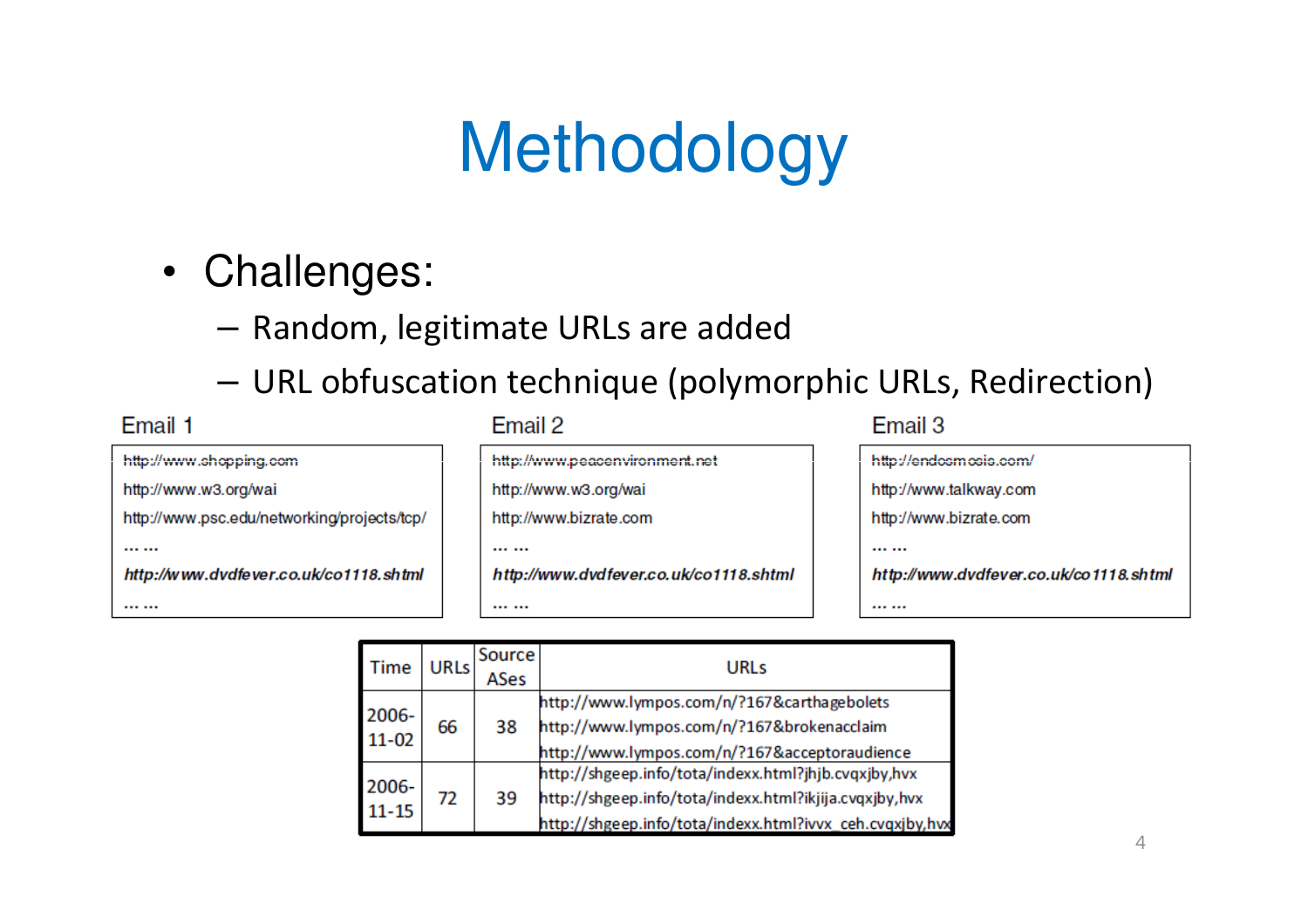# AutoRE



Is there a way to circumvent any of these steps?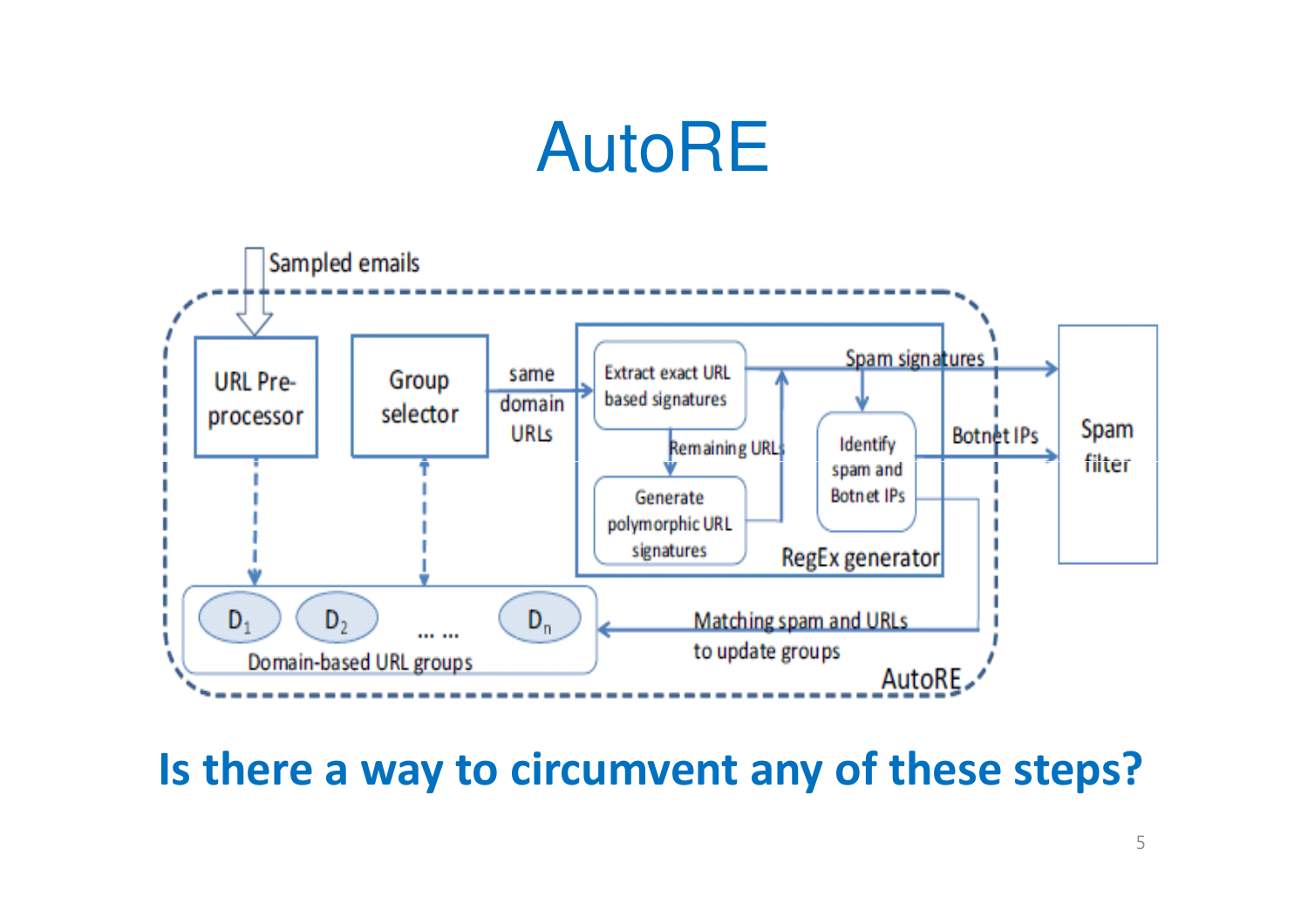# Automatic URL Regular Expression **Generation**

#### •Signature Tree Construction



#### •Regular Expression Generation

#### –Detailing  $\rightarrow$  Generalization<br>mezir.com/n/?167&[a-zA-z]{9,25}

http://www.bedremf.com/n/?167&[a-zA-Z]{10,19} http://www.mokver.www/n/?167&[a-zA-Z]{11,23}

http://\*/n/?167&[a-zA-Z]{9,27}

http://carvalert.info/hums/jasmine.html?\*{5,18}.[a-zA-Z]{3,7}, hvx

http://\*/hums/jasmine.html?\*{4,18}.[a-zA-Z]{3,7},hvx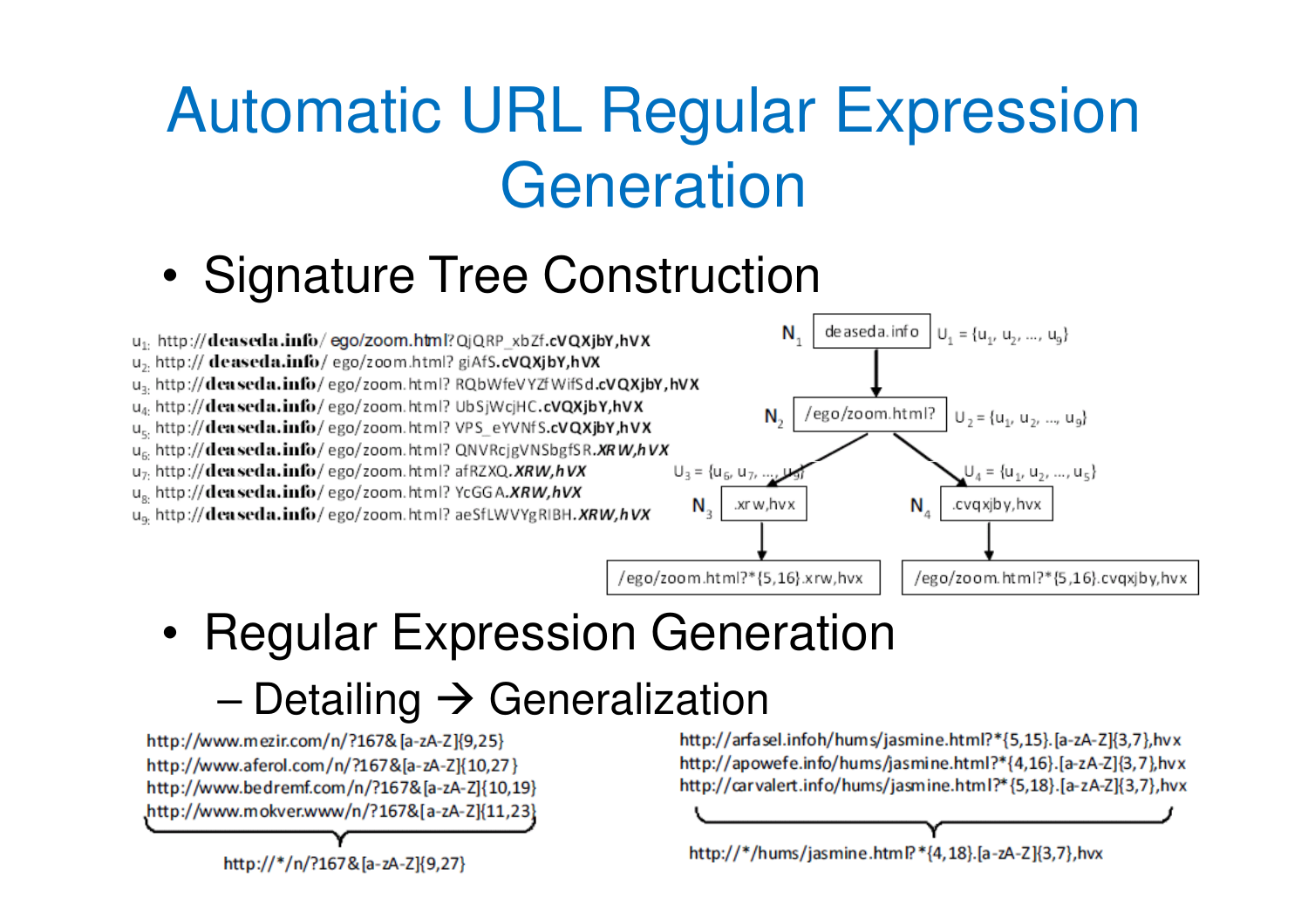### Datasets and Results

• Able to identify spam emails and related botnet hosts (IP addresses / ASes)

|                        | <b>Nov 2006</b> |        | <b>June 2007</b> |        | <b>July 2007</b> |        |              |
|------------------------|-----------------|--------|------------------|--------|------------------|--------|--------------|
| Month                  | CU              | RE     | CU               | RE     | CU               | RE     | <b>Total</b> |
| Num. of spam campaigns | 1,229           | 519    | 1835             | 591    | 2826             | 721    | 7.721        |
| Num. of ASes           | 3.176           | 1,398  | 4.495            | 1,906  | 4,141            | 1,841  | 5.916        |
| Num. of botnet IPs     | 88,243          | 23,316 | 113,794          | 19,798 | 85,036           | 29,463 | 340,050      |
| Num. of spam emails    | 118,613         | 26,897 | 208,048          | 26,637 | 159,494          | 40,777 | 580,466      |
| Total botnet IPs       | 100,293         |        | 131,234          |        | 113,294          |        | 340,050      |

Table 1: Some statistics pertaining to the botnets identified by AutoRE.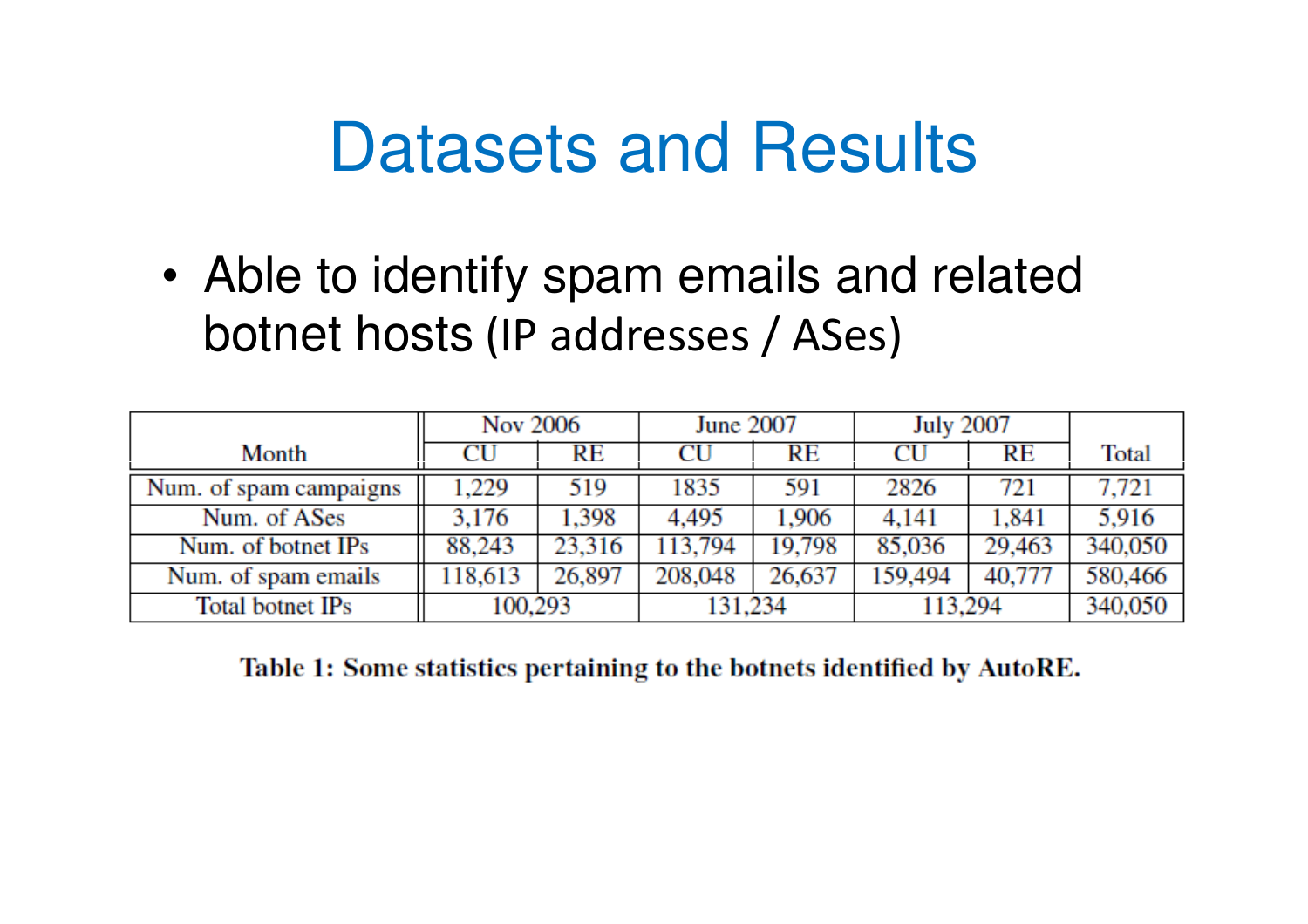# AutoRE Performance

- $\bullet$ Low False Positive Rate (between 0.0015 and 0.0020)
- • Regular expressions reduce false positive rates by a factor of 10 to 30
- $\bullet$  After generalization, AutoRE can detect 9.9 to 20.6% more spam without affecting false positive rates

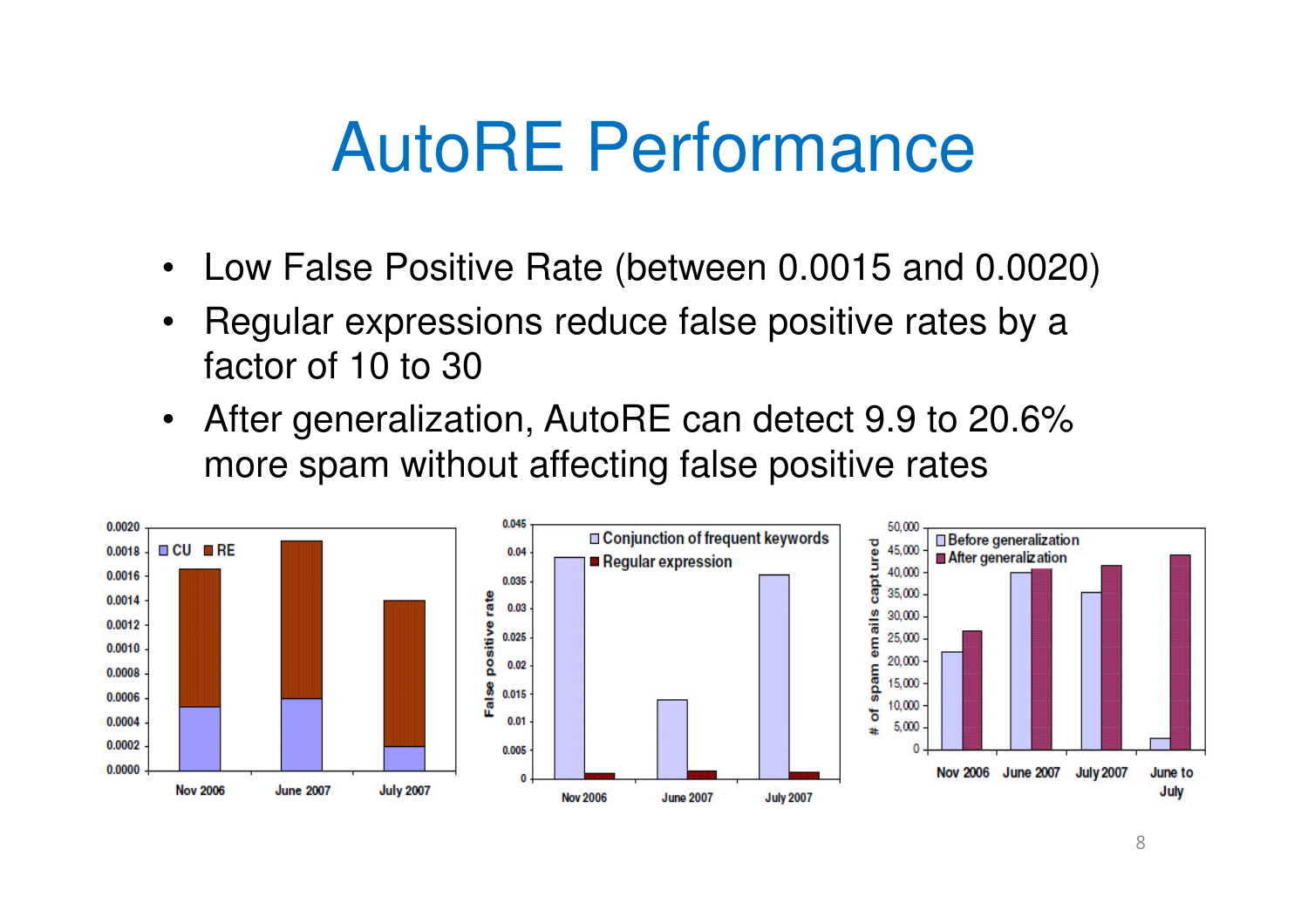### Spamming Botnet Characteristics

- $\bullet$  Botnet IP addresses are spread across a large number of Ases
- 69% of botnet IP addresses are dynamic IPs; more than 80% of campaigns have at least half their hosts in dynamic IP ranges

| AS description           | AS<br><b>Number</b> | <b>Number</b><br>of bot IPs |  |
|--------------------------|---------------------|-----------------------------|--|
| Korea Telecom            | 4766                | 15757                       |  |
| Verizon Internet service | 19262               | 11426                       |  |
| <b>France Telecom</b>    | 3215                | 11303                       |  |
| China 169-backbone       | 4837                | 9960                        |  |
| Chinanet-backbone        | 4134                | 8113                        |  |

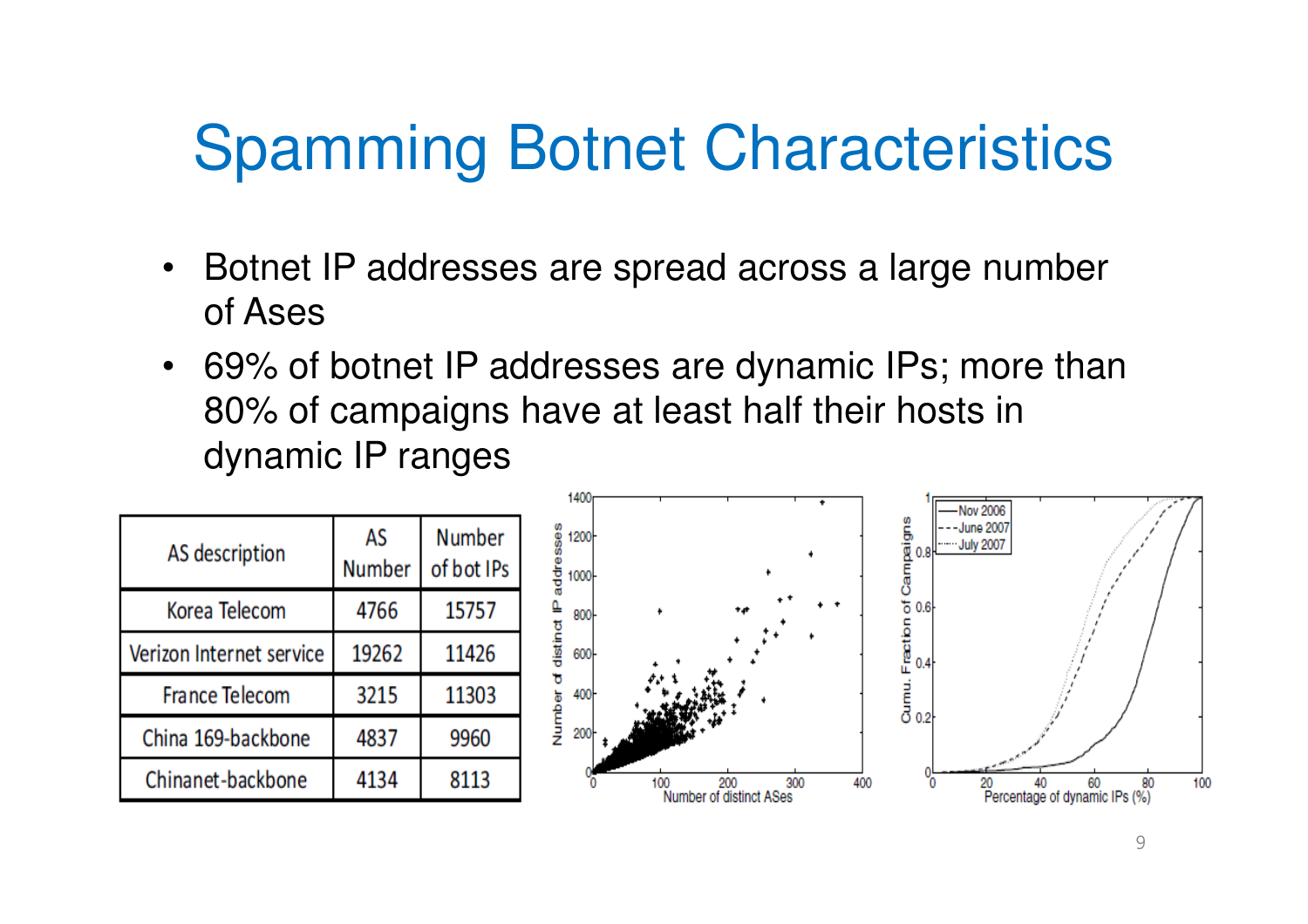### Spamming Botnet Characteristics

- Comparison of Different Campaigns
	- –It is uncommon for different spam campaigns to overlap
- Correlation with Scanning Traffic
	- – Amount of scanning traffic in Aug is higher than in Nov, when botnet IPs were used to send spam
	- $-$  Suggeste that hotnote could have differe - Suggests that botnets could have different phases



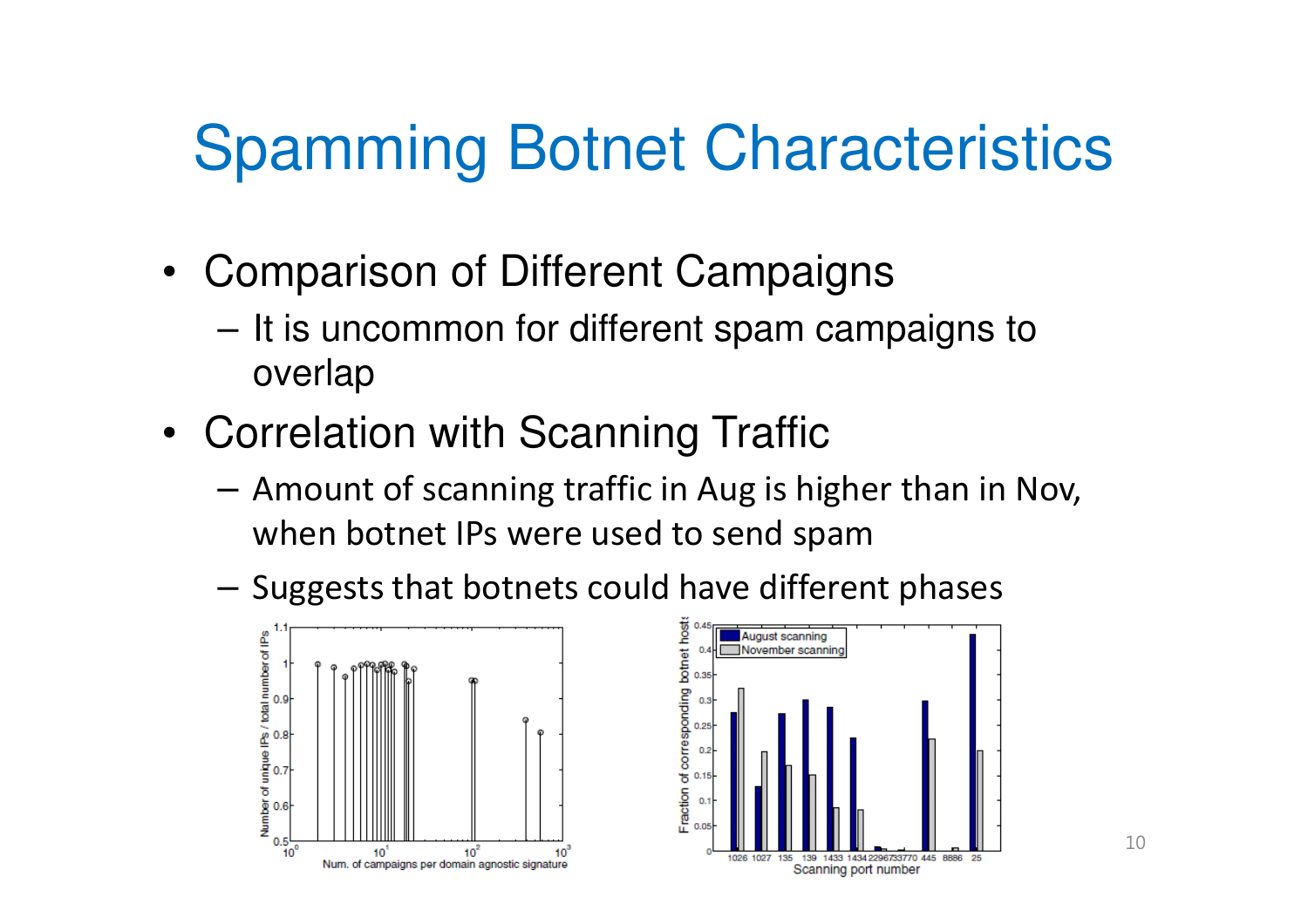# Discussion and Conclusion

- AutoRE has potential to work in real-time mode
- Leverages bursty and distributed features of botnet attacks for detection
- Major Findings
	- Botnet hosts are widespread across Internet, with no<br>distinctive canding nottoma when viewed individually distinctive sending patterns when viewed individually
	- Existence of botnet spam signatures and feasibility of detecting botnet hosts using them
	- $\equiv$  Rothate 3ra Avolving 3nd gatting - Botnets are evolving and getting increasingly<br>exampliations d sophisticated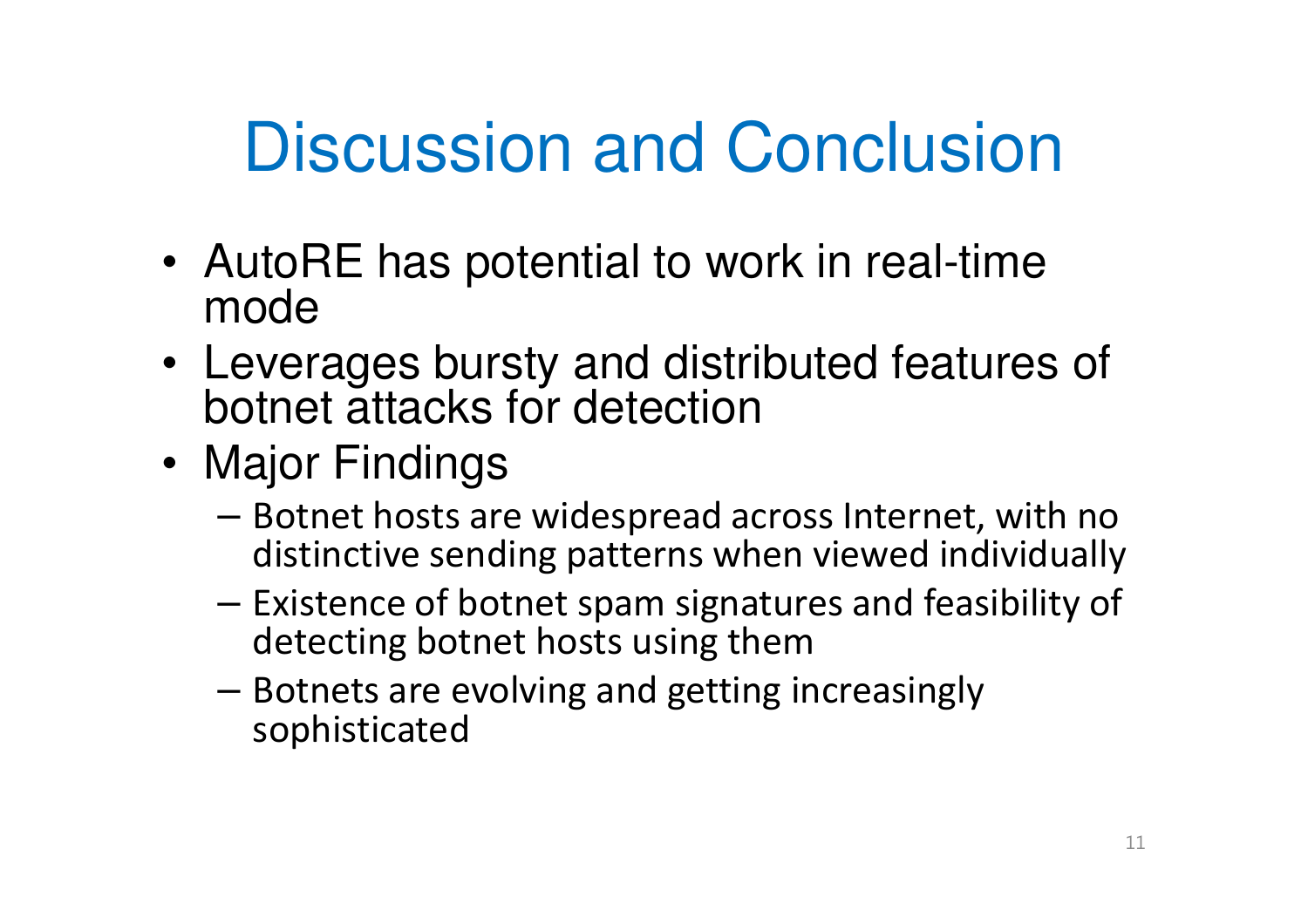# Discussion Points

- • Do you think "Bursty" and "Distributed" properties represent the spam emails?
	- – Are there other properties that should be considered?
- • When would this URL based approach not work?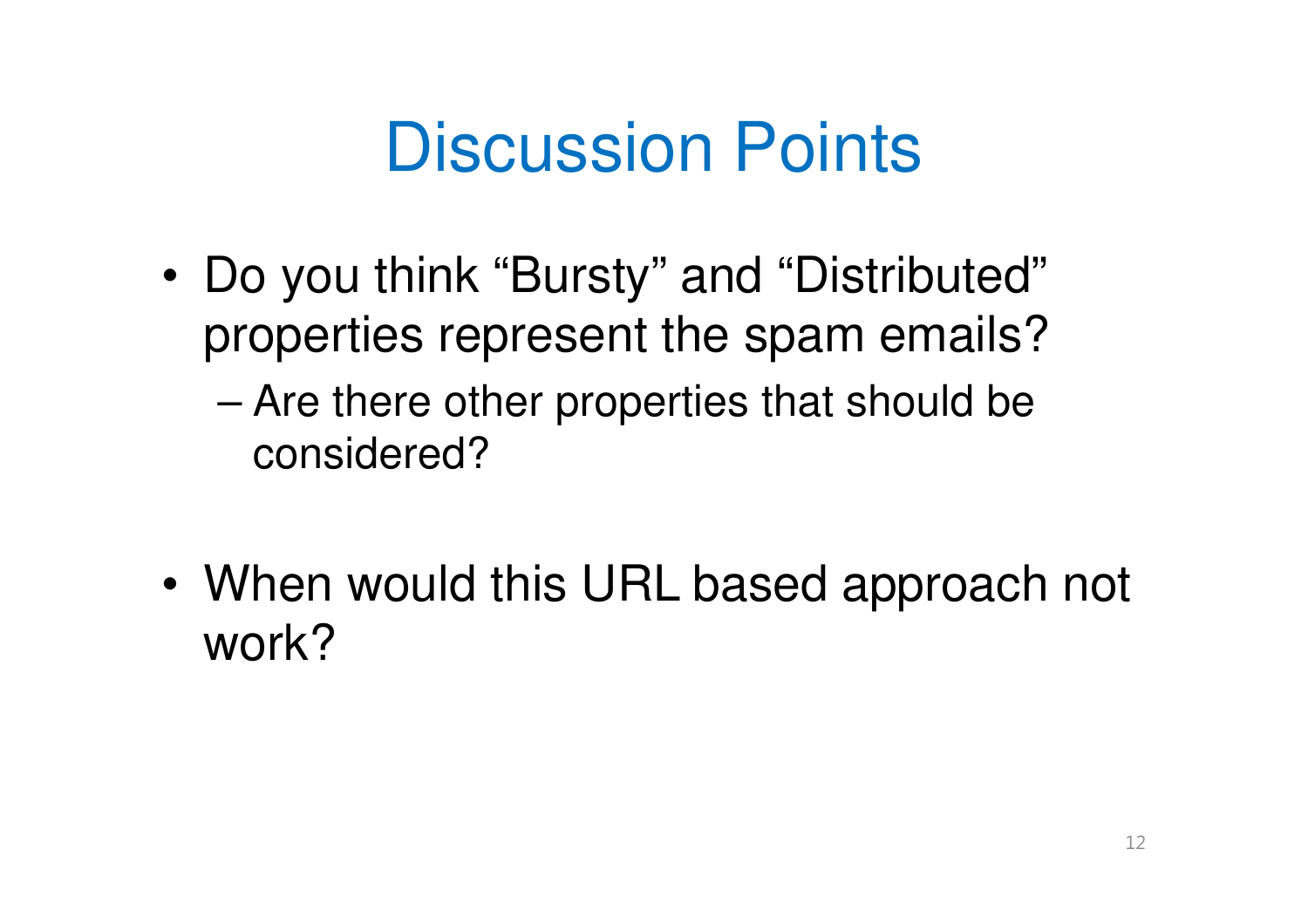# Thank you

# Questions?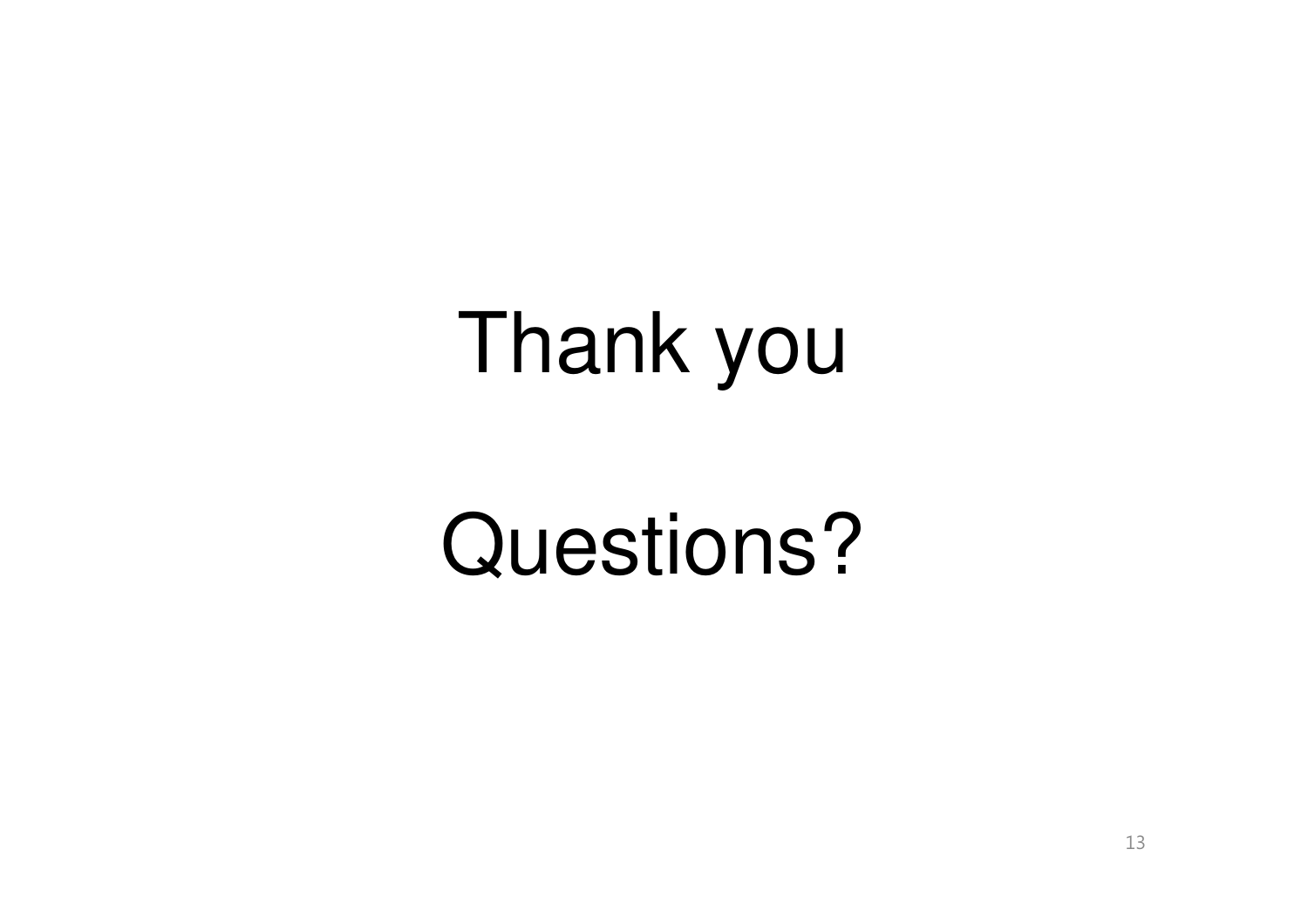# AutoRE

- Framework for automatically generating URL signatures
- Takes set of unlabeled email messages, produces 2 outputs:
	- Set of spam URL signatures
	- Related list of botnet host IP addresses
- Iteratively selects spam URLs based on distributed yet bursty property of botnetsbased spam campaigns
- Uses generated spam URL signatures to group emails into spam campaigns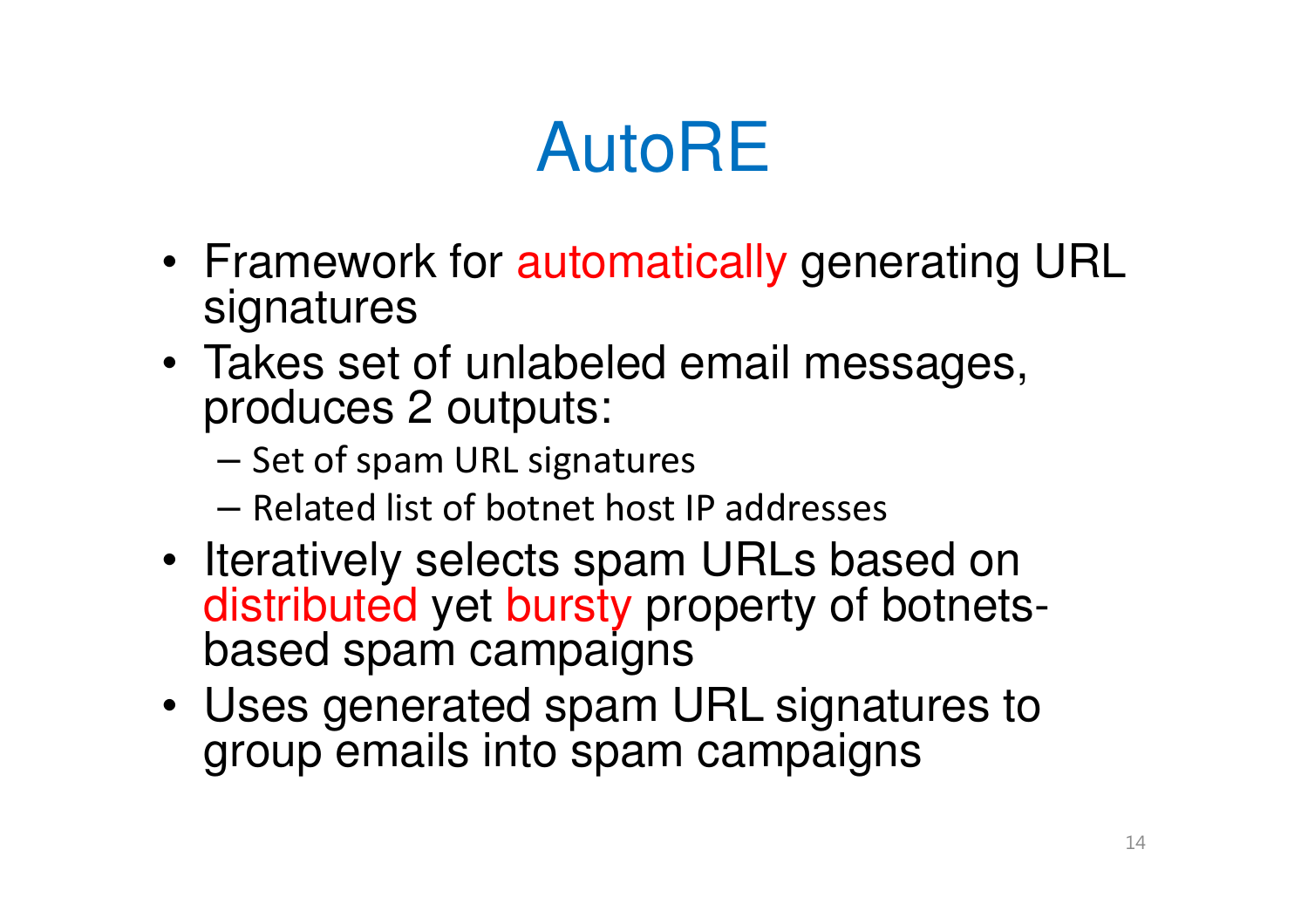# Group Selector (backup)

- • Explores the bursty property of botnet email traffic
- •Construct n time windows
- •Si(k) is defined as the total number of IP addresses that sent at least one URL in group i in window k
- • URL groups with sharp spikes are higher ranked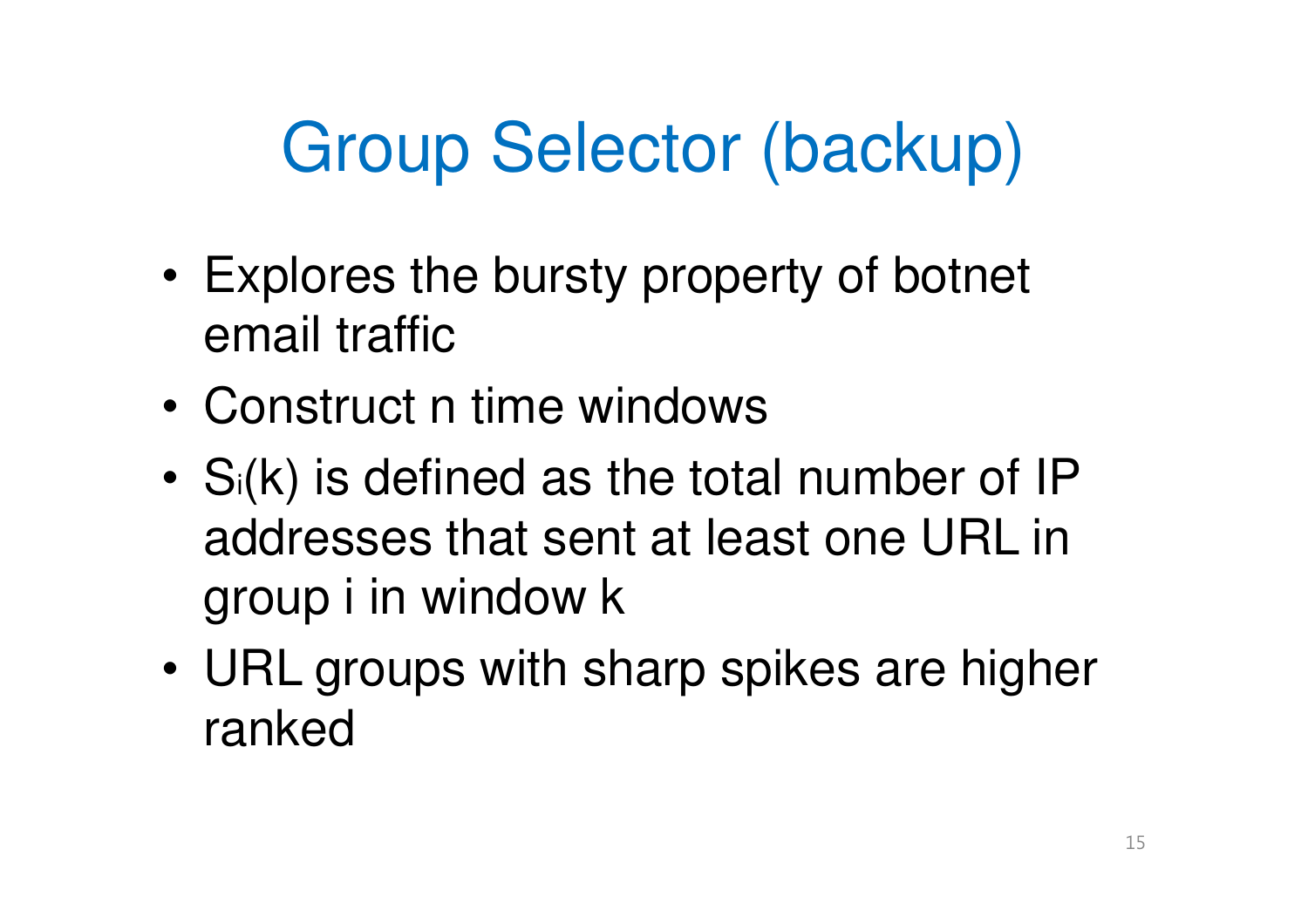# Automatic URL Regular Expression Generation (backup)

- • Signature Quality Evaluation
	- Quantitatively measures quality of signature and discards signatures that are too general
	- Metric: entropy reduction
		- Leverages on information theory to quantify probability of a random string matching a signature
		- Given a regular expression e, let Be(u) and B(u) denote expected # bits to encode a random string u with and without signature
		- Entropy reduction d(e) = B(u)-Be(u) reflects probability of arbitrary string with expected length allowed by e and matching e, but not encoded using e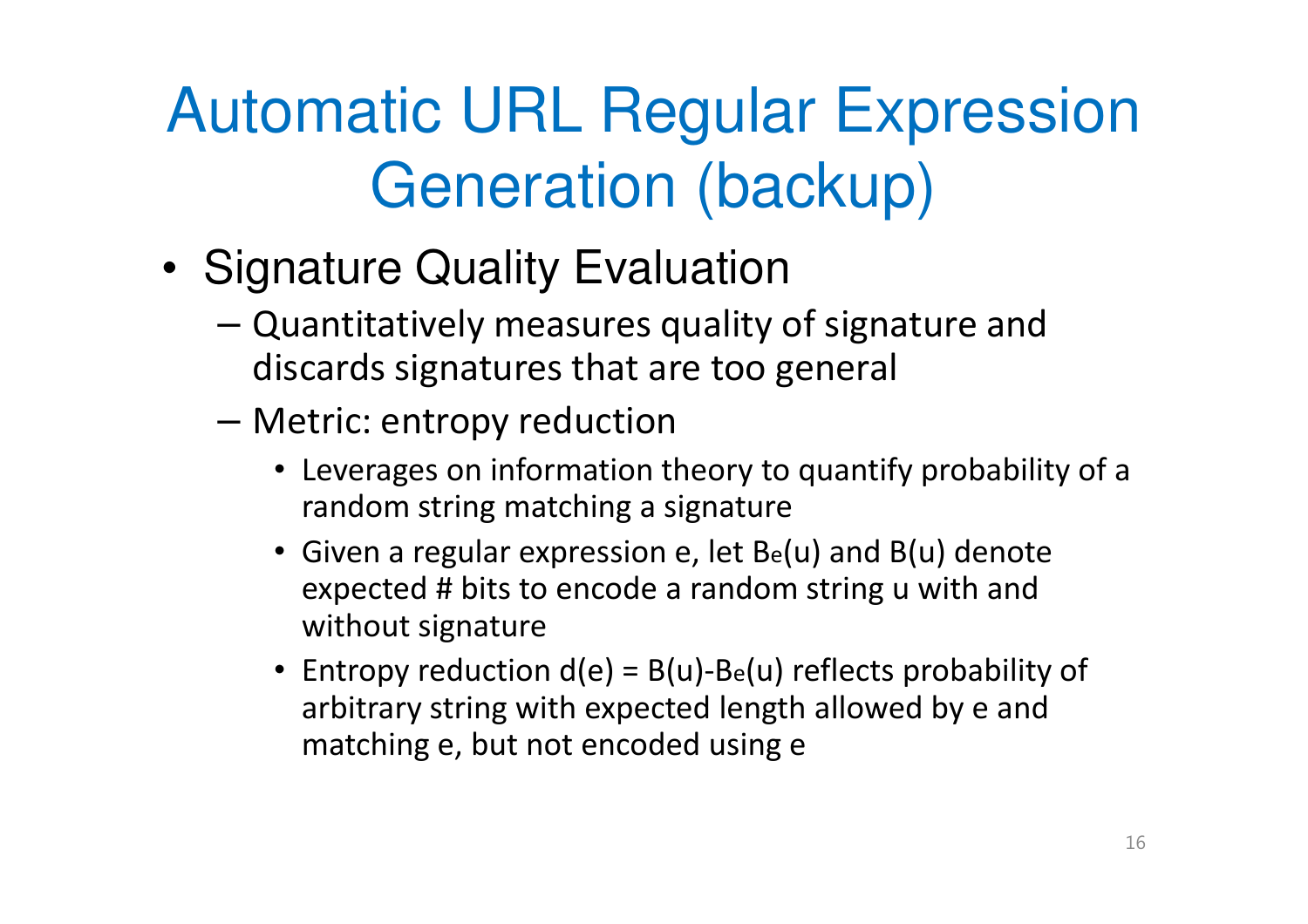# Botnet Validation

- • Verify if each spam campaign is correctly grouped together by computing similarity of destination Web pages
- • Web pages pointed to by each set of polymorphic URLs are similar to each other, while pages from different campaigns are different.